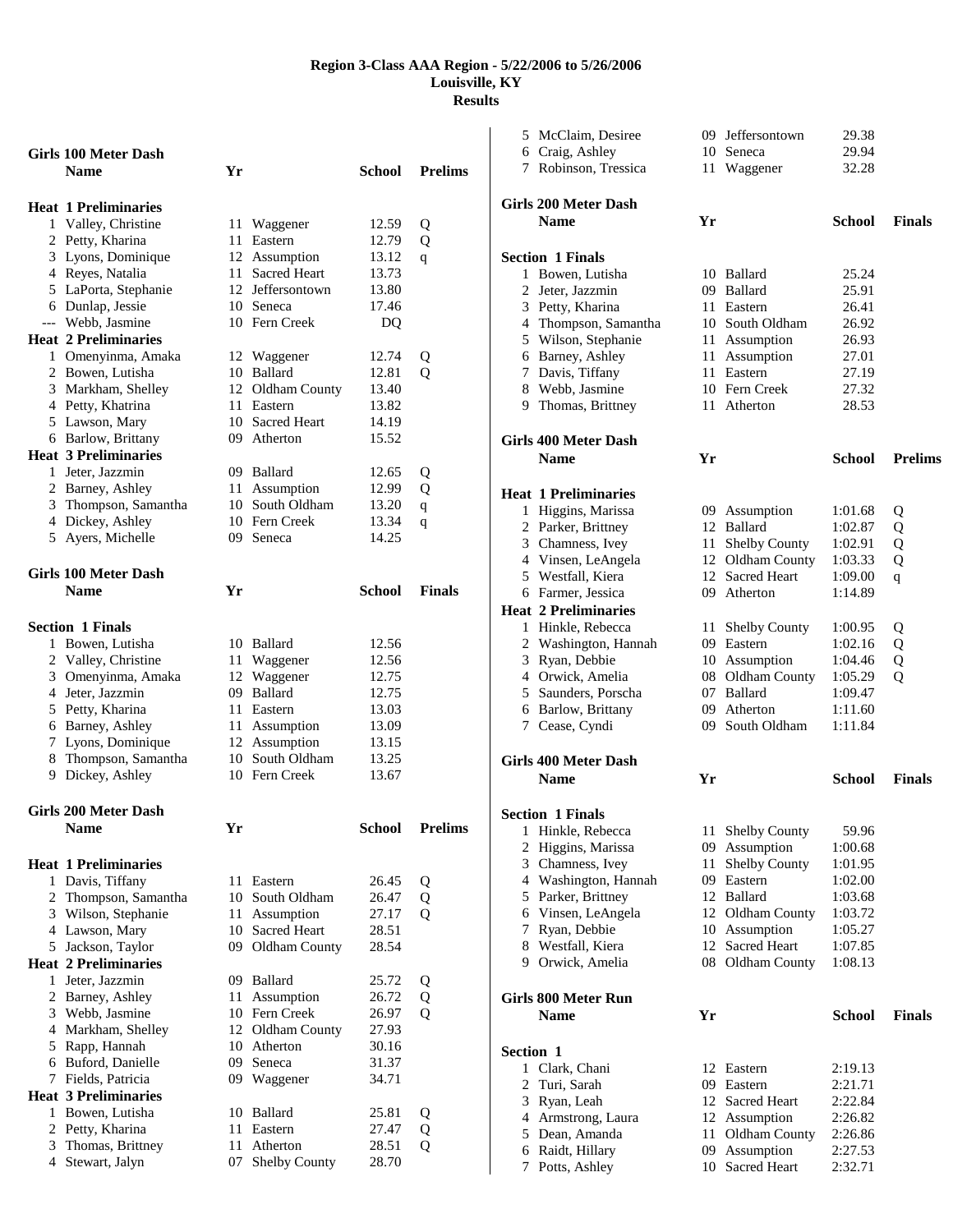|                  | 8 Clark, Shera                 |      | 10 Shelby County    | 2:35.42       |                |
|------------------|--------------------------------|------|---------------------|---------------|----------------|
|                  | 9 Varner, Da'Quita             |      | 10 Ballard          | 2:43.12       |                |
|                  | 10 Harris, Emily               |      | 09 Ballard          | 2:57.67       |                |
| <b>Section 2</b> |                                |      |                     |               |                |
|                  | 1 Niemann, Kacie               |      | 09 South Oldham     |               |                |
|                  |                                |      |                     | 2:35.88       |                |
|                  | 2 Williamson, Amanda           |      | 09 Shelby County    | 2:42.08       |                |
|                  | 3 Grogan, Grace                |      | 10 Oldham County    | 2:42.39       |                |
|                  | 4 Weihe, Courtney              | 11 - | South Oldham        | 2:43.73       |                |
|                  | 5 Nelson, Mikell               | 09.  | Seneca              | 2:44.14       |                |
|                  | 6 Rines, Summer                |      | 09 Atherton         | 2:45.32       |                |
|                  | 7 Williams, Emily              |      | 11 Southern         | 2:58.55       |                |
|                  | 8 Estes, Lyndsey               |      | 09 Atherton         | 3:07.70       |                |
|                  |                                |      |                     |               |                |
|                  | Girls 1600 Meter Run           |      |                     |               |                |
|                  | <b>Name</b>                    | Yr   |                     | <b>School</b> | <b>Finals</b>  |
| <b>Section 1</b> |                                |      |                     |               |                |
|                  |                                |      | 12 Sacred Heart     | 5:22.49       |                |
|                  | 1 Peterson, Katherine          |      |                     |               |                |
| 2                | Ryan, Leah                     |      | 12 Sacred Heart     | 5:22.67       |                |
| 3                | Daly, Ellen                    |      | 09 Assumption       | 5:27.13       |                |
|                  | 4 Chesser, Britney             | 12   | Seneca              | 5:31.59       |                |
|                  | 5 Reid, Ariana                 |      | 12 Eastern          | 5:34.90       |                |
|                  | 6 Clark, Chani                 |      | 12 Eastern          | 5:36.75       |                |
| 7                | Shipman, Whitney               |      | 09 Assumption       | 5:48.84       |                |
| 8                | Niemann, Kacie                 | 09   | South Oldham        | 5:59.17       |                |
|                  | 9 Weihe, Courtney              | 11 - | South Oldham        | 6:01.20       |                |
|                  | 10 Hayman, Emily               |      | 12 Ballard          | 6:06.27       |                |
| 11               | Wright, Sara                   | 10   | Shelby County       | 6:11.70       |                |
|                  | 12 Solinger, Janelle           | 09   | Shelby County       | 6:13.60       |                |
|                  | 13 Willingham, Danielle        | 07   | Oldham County       | 6:35.78       |                |
|                  | 14 Kristofeck, Elizabeth       |      | 09 Ballard          | 7:01.88       |                |
|                  | 15 Emphy, Lorin                |      | 09 Oldham County    | 7:33.50       |                |
|                  | 16 Priddy, Amber               | 11 - | Southern            | 8:05.79       |                |
|                  |                                |      | Southern            | 8:07.10       |                |
|                  |                                |      |                     |               |                |
|                  | 17 Lagowski, Joann             | 11 - |                     |               |                |
|                  | Girls 3200 Meter Run           |      |                     |               |                |
|                  | <b>Name</b>                    | Yr   |                     | <b>School</b> | <b>Finals</b>  |
|                  |                                |      |                     |               |                |
| <b>Section 1</b> |                                |      |                     |               |                |
|                  | 1 Chesser, Britney             |      | 12 Seneca           | 11:37.55      |                |
| 2                | Miller, Kristen                | 12   | South Oldham        | 12:02.42      |                |
|                  | 3 Blake, Emily                 |      | 12 Ballard          | 12:11.15      |                |
|                  | 4 Peterson, Katherine          | 12   | Sacred Heart        | 12:15.61      |                |
|                  | 5 Curtis, Adrienne             |      | 10 Assumption       | 12:23.23      |                |
|                  | 6 Long, Kathryn                | 12   | Assumption          | 12:31.42      |                |
| 7                | Samuels, Cristin               |      | 12 Eastern          | 12:38.69      |                |
| 8                | Hayman, Laura                  |      | 12 Ballard          | 12:54.84      |                |
| 9.               | Reid, Ariana                   |      | 12 Eastern          | 13:17.67      |                |
| 10               | Julien, Claire                 | 09   | <b>Sacred Heart</b> | 13:31.95      |                |
| 11               | Neagle, Shelbi                 | 09   | South Oldham        | 13:54.08      |                |
| 12               | Simpson, Kelsi                 | 09   | Oldham County       | 14:06.59      |                |
|                  | 13 Sharber, Jennifer           | 10   | Shelby County       | 15:12.71      |                |
|                  |                                |      |                     |               |                |
|                  | <b>Girls 100 Meter Hurdles</b> |      |                     |               |                |
|                  | <b>Name</b>                    | Yr   |                     | <b>School</b> | <b>Prelims</b> |
|                  | <b>Heat 1 Preliminaries</b>    |      |                     |               |                |
|                  | 1 Robinson, Kristyn            |      | 12 Ballard          | 16.99         | Q              |
| 2                | Fenton, Katie                  | 11   | Sacred Heart        | 17.77         |                |
| 3                | Pugh, Lauren                   |      | 10 Jeffersontown    | 17.81         | Q              |
| 4                | Rapp, Hannah                   |      | 10 Atherton         | 18.64         | Q<br>Q         |
|                  | 5 Carter, Simone               | 09   | Shelby County       | 18.79         | $\mathbf q$    |

| --- | 6 Lund, Jennifer<br>Manguno, Meredith<br><b>Heat 2 Preliminaries</b> | 12<br>09 | Oldham County<br>South Oldham            | 19.23<br>X20.73  |                |
|-----|----------------------------------------------------------------------|----------|------------------------------------------|------------------|----------------|
|     | 1 Valley, Christine                                                  | 11       | Waggener                                 | 16.33            | Q              |
|     | 2 Williams, Abbie                                                    | 09.      | <b>Sacred Heart</b>                      | 17.89            | Q              |
|     | 3 Moore, Madelyn                                                     | 09       | Oldham County                            | 18.10            | Q              |
|     | 4 Wagenseller, Shelby                                                |          | 09 Ballard                               | 18.13            | $\overline{Q}$ |
|     | 5 Burch, Kathryn                                                     |          | 10 Assumption                            | 18.91            |                |
|     | 6 Trieu, Elizabeth                                                   | 12       | Atherton                                 | 18.94            |                |
|     | 7 Thompson, Samantha                                                 | 10       | South Oldham                             | 19.23            |                |
| 8   | Shipley, Kelsi                                                       | 09-      | <b>Shelby County</b>                     | 20.62            |                |
|     | Girls 100 Meter Hurdles                                              |          |                                          |                  |                |
|     | <b>Name</b>                                                          | Yr       |                                          | <b>School</b>    | <b>Finals</b>  |
|     | <b>Section 1 Finals</b>                                              |          |                                          |                  |                |
|     | 1 Valley, Christine                                                  | 11       | Waggener                                 | 16.19            |                |
|     | 2 Williams, Abbie                                                    | 09.      | <b>Sacred Heart</b>                      | 17.27            |                |
|     | 3 Fenton, Katie                                                      | 11 -     | <b>Sacred Heart</b>                      | 17.36            |                |
|     | 4 Rapp, Hannah                                                       |          | 10 Atherton                              | 18.06            |                |
|     | 5 Pugh, Lauren                                                       | 10       | Jeffersontown                            | 18.14            |                |
|     | 6 Moore, Madelyn                                                     | 09       | 09 Oldham County<br><b>Shelby County</b> | 18.30            |                |
|     | 7 Carter, Simone                                                     |          |                                          | 18.30            |                |
|     | <b>Girls 300 Meter Hurdles</b>                                       |          |                                          |                  |                |
|     | <b>Name</b>                                                          | Yr       |                                          | <b>School</b>    | <b>Prelims</b> |
|     | <b>Heat 1 Preliminaries</b>                                          |          |                                          |                  |                |
|     | 1 Aramburu, Camila                                                   |          | 11 Eastern                               | 49.83            | Q              |
|     | 2 Burch, Kathryn                                                     |          | 10 Assumption                            | 50.09            | Q              |
|     | 3 Wagenseller, Shelby                                                |          | 09 Ballard                               | 50.81            | Q              |
|     | 4 Pugh, Lauren                                                       | 10       | Jeffersontown                            | 51.37            | Q              |
|     | 5 Carter, Simone                                                     | 09       | Shelby County                            | 56.55            |                |
|     | 6 Hughes, Deja<br>7 Kemme, Lauren                                    |          | 09 Oldham County<br>10 Sacred Heart      | 56.58<br>1:05.55 |                |
|     | <b>Heat 2 Preliminaries</b>                                          |          |                                          |                  |                |
|     | 1 Robinson, Kristyn                                                  |          | 12 Ballard                               | 49.03            | Q              |
|     | 2 Williams, Lee Ann                                                  | 11       | Shelby County                            | 50.22            | Q              |
|     | 3 Storck, Erin                                                       | 09       | Assumption                               | 50.42            | Q              |
|     | 4 Williams, Abbie                                                    | 09       | <b>Sacred Heart</b>                      | 52.06            | Q              |
| 5   | Jackson, Kori                                                        | 08       | Oldham County                            | 53.71            | q              |
|     | 6 Mok, Nancy                                                         |          | 10 Atherton                              | 56.21            |                |
|     | Girls 300 Meter Hurdles                                              |          |                                          |                  |                |
|     | <b>Name</b>                                                          | Yr       |                                          | School           | <b>Finals</b>  |
|     | <b>Section 1 Finals</b>                                              |          |                                          |                  |                |
|     | 1 Aramburu, Camila                                                   |          | 11 Eastern                               | 48.17            |                |
|     | 2 Williams, Lee Ann                                                  | 11       | Shelby County                            | 48.92            |                |
|     | 3 Wagenseller, Shelby                                                |          | 09 Ballard                               | 49.69            |                |
|     | 4 Burch, Kathryn                                                     |          | 10 Assumption                            | 49.90            |                |
|     | 5 Storck, Erin                                                       |          | 09 Assumption                            | 50.64            |                |
|     | 6 Pugh, Lauren                                                       |          | 10 Jeffersontown                         | 51.27            |                |
|     | 7 Williams, Abbie                                                    |          | 09 Sacred Heart                          | 51.99            |                |
|     | 8 Jackson, Kori                                                      |          | 08 Oldham County                         | 52.10            |                |
|     | Girls 4x100 Meter Relay                                              |          |                                          |                  |                |
|     | <b>Team</b>                                                          |          | <b>Relay</b>                             | <b>Prelims</b>   |                |
|     | <b>Heat 1 Preliminaries</b>                                          |          |                                          |                  |                |
| 1   | Ballard                                                              |          |                                          | 51.87            | Q              |
|     | 1) Dean, Molly 09                                                    |          | 2) Robinson, Kristyn 12                  |                  |                |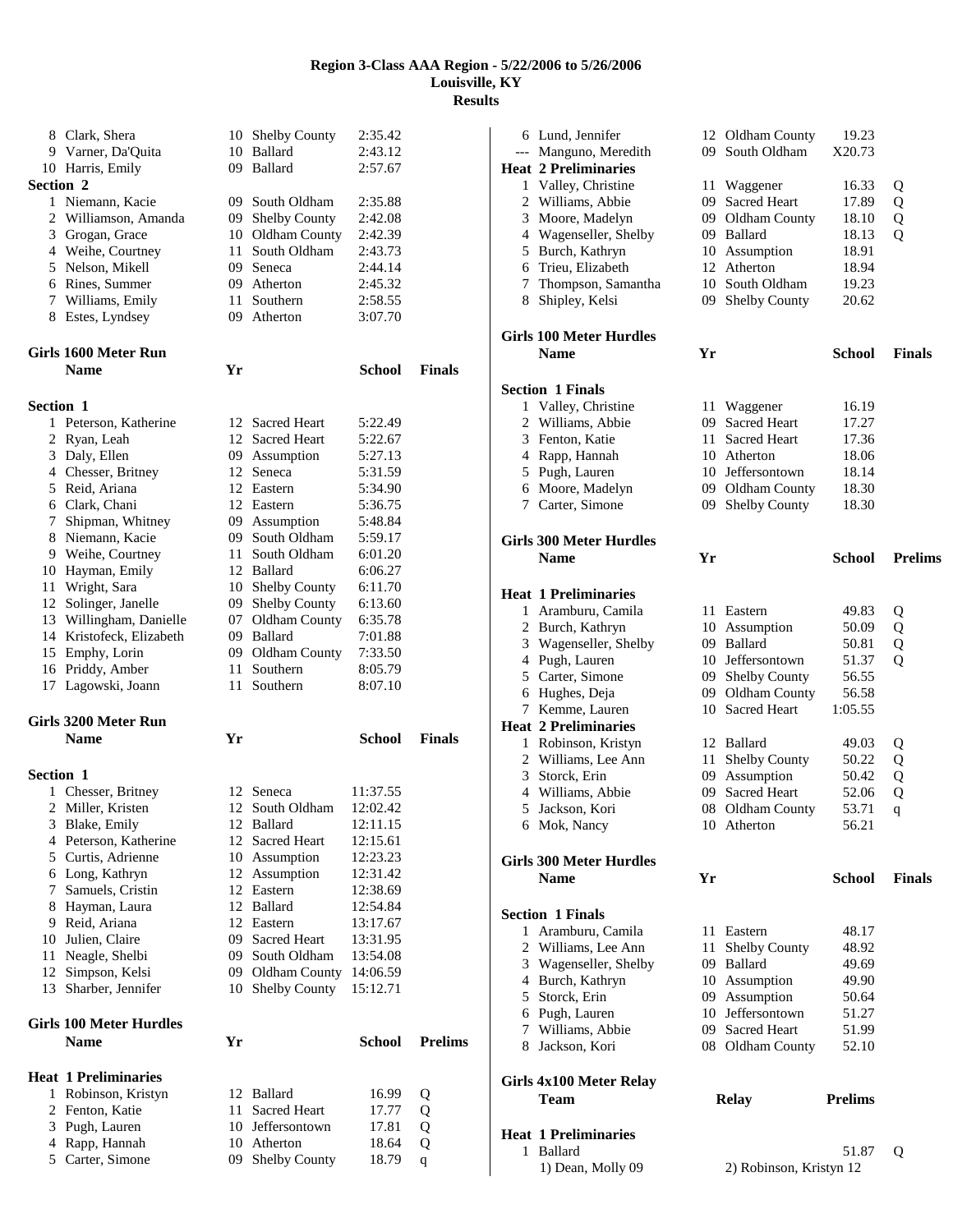| 3) White, Tanaka 10         | 4) Saunders, Porscha 07  |
|-----------------------------|--------------------------|
| 2 Oldham County             | 52.88                    |
| 1) King, Resing 09          | 2) Markham, Shelley 12   |
| 3) Jackson, Taylor 09       | 4) Jackson, Kori 08      |
| 3 Waggener                  | 53.69                    |
| 1) Omenyinma, Amaka 12      | 2) Shaw, Brittney 12     |
| 3) Valley, Christine 11     | 4) Wilkerson, Chasity 11 |
| 4 Atherton                  | 55.49                    |
| 1) Herriford, Terrisa 10    | 2) Lewis, Tyonica 09     |
| 3) Rapp, Hannah 10          | 4) Thomas, Brittney 11   |
| 5 Jeffersontown             | 55.67                    |
| 1) LaPorta, Stephanie 12    | 2) McClaim, Desiree 09   |
| 3) Mosley, Alecia 09        | 4) Pugh, Lauren 10       |
| 6 Seneca                    | 1:00.56                  |
| 1) Ayers, Michelle 09       | 2) Dunlap, Jessie 10     |
| 3) Humphrey, Viccara 09     | 4) Buford, Danielle 09   |
| <b>Heat 2 Preliminaries</b> |                          |
| 1 Eastern                   | 51.81                    |
| 1) Petty, Kharina 11        | 2) Petty, Khatrina 11    |
| 3) Tutt, Angelia 12         | 4) Davis, Tiffany 11     |
| 2 Assumption                | 52.30                    |
| 1) Barney, Ashley 11        | 2) Henley, Laura 12      |
| 3) Lyons, Dominique 12      | 4) Ighodaro, Ade 10      |
| 3 Sacred Heart              | 52.86                    |
| 1) Lawson, Mary 10          | 2) Reyes, Natalia 11     |
| 3) Williams, Abbie 09       | 4) Kiper, Kelsey 11      |
| 4 Fern Creek                | 54.14                    |
| 1) Dickey, Ashley 10        | 2) Harris, Amber 10      |

## **Girls 4x100 Meter Relay**

**Section 1 Finals**  1 Eastern 1) Petty, Kharina 11 3) Tutt, Angelia 12 2 Ballard 1) Dean, Molly 09 3) Saunders, Porscha 07 3 Sacred Heart 1) Lawson, Mary 10 2) Reyes, Natalia 11 3) Williams, Abbie 09 4) Kiper, Kelsey 11 4 Assumption 52.36 1) Barney, Ashley 11 2) Henley, Laura 12 3) Lyons, Dominique 12 4) Wilson, Stephanie 11 5 Waggener 52.47 1) Omenyinma, Amaka 12 2) Shaw, Brittney 12 3) Valley, Christine 11 4) Wilkerson, Chasity 11 6 Fern Creek 54.86 1) Webb, Jasmine 10 2) Dickey, Ashley 10 3) Harris, Amber 10 4) Beatty, Crystal 11 7 Atherton 54.99 1) Herriford, Terrisa 10 2) Lewis, Tyonica 09 3) Rapp, Hannah 10 4) Thomas, Brittney 11 8 Jeffersontown 55.84 1) LaPorta, Stephanie 12 2) Pugh, Lauren 10 3) McClaim, Desiree 09 4) Hamilton, Ashley 09 --- Oldham County DQ 1) Markham, Shelley 12 2) Jackson, Taylor 09 3) Orwick, Amelia 08 4) Vinsen, LeAngela 12

|   | 3) White, Tanaka 10            | 4) Saunders, Porscha 07       |   |
|---|--------------------------------|-------------------------------|---|
|   | 2 Oldham County                | 52.88                         | Q |
|   | 1) King, Resing 09             | 2) Markham, Shelley 12        |   |
|   | 3) Jackson, Taylor 09          | 4) Jackson, Kori 08           |   |
|   | 3 Waggener                     | 53.69                         | Q |
|   | 1) Omenyinma, Amaka 12         | 2) Shaw, Brittney 12          |   |
|   | 3) Valley, Christine 11        | 4) Wilkerson, Chasity 11      |   |
| 4 | Atherton                       | 55.49                         | Q |
|   | 1) Herriford, Terrisa 10       | 2) Lewis, Tyonica 09          |   |
|   | 3) Rapp, Hannah 10             | 4) Thomas, Brittney 11        |   |
| 5 | Jeffersontown                  | 55.67                         | q |
|   | 1) LaPorta, Stephanie 12       | 2) McClaim, Desiree 09        |   |
|   | 3) Mosley, Alecia 09           | 4) Pugh, Lauren 10            |   |
|   | 6 Seneca                       | 1:00.56                       |   |
|   | 1) Ayers, Michelle 09          | 2) Dunlap, Jessie 10          |   |
|   | 3) Humphrey, Viccara 09        | 4) Buford, Danielle 09        |   |
|   | at 2 Preliminaries             |                               |   |
| 1 | Eastern                        | 51.81                         | Q |
|   | 1) Petty, Kharina 11           | 2) Petty, Khatrina 11         |   |
|   | 3) Tutt, Angelia 12            | 4) Davis, Tiffany 11          |   |
|   | 2 Assumption                   | 52.30                         |   |
|   |                                |                               | Q |
|   | 1) Barney, Ashley 11           | 2) Henley, Laura 12           |   |
|   | 3) Lyons, Dominique 12         | 4) Ighodaro, Ade 10           |   |
| 3 | <b>Sacred Heart</b>            | 52.86                         | Q |
|   | 1) Lawson, Mary 10             | 2) Reyes, Natalia 11          |   |
|   | 3) Williams, Abbie 09          | 4) Kiper, Kelsey 11           |   |
| 4 | Fern Creek                     | 54.14                         | Q |
|   | 1) Dickey, Ashley 10           | 2) Harris, Amber 10           |   |
|   | 3) Shively, Danitra 12         | 4) Webb, Jasmine 10           |   |
|   |                                |                               |   |
|   | ls 4x100 Meter Relay           |                               |   |
|   | Team                           | <b>Finals</b><br><b>Relay</b> |   |
|   |                                |                               |   |
|   | tion 1 Finals                  |                               |   |
| 1 | Eastern                        | 50.94                         |   |
|   | 1) Petty, Kharina 11           | 2) Petty, Khatrina 11         |   |
|   | 3) Tutt, Angelia 12            | 4) Davis, Tiffany 11          |   |
|   | 2 Ballard                      | 51.58                         |   |
|   | 1) Dean, Molly 09              | 2) Stephenson, Chepiphany 11  |   |
|   | 3) Saunders, Porscha 07        | 4) White, Tanaka 10           |   |
| 3 | Sacred Heart                   | 52.28                         |   |
|   | $1 \times T$ $\cdots$ $M$ $10$ | $20.5 - 35.12.12.11$          |   |

|       | Team                                            | <b>Relay</b>           | <b>Prelims</b>               |   |
|-------|-------------------------------------------------|------------------------|------------------------------|---|
| 1     | <b>Heat 1 Preliminaries</b><br>Ballard          |                        | 1:47.52                      | Q |
|       | 1) Dean, Molly 09                               | 2) Jeter, Jazzmin 09   |                              |   |
|       | 3) Robinson, Kristyn 12                         | 4) White, Tanaka 10    |                              |   |
| 2     | Eastern                                         |                        | 1:47.74                      | Q |
|       | 1) Petty, Kharina 11                            | 2) Petty, Khatrina 11  |                              |   |
|       | 3) Tutt, Angelia 12                             | 4) Davis, Tiffany 11   |                              |   |
|       | 3 Shelby County                                 |                        | 1:51.68                      | Q |
|       | 1) Chamness, Ivey 11                            | 2) Hinkle, Rebecca 11  |                              |   |
|       | 3) Williams, Lee Ann 11                         | 4) Stewart, Jalyn 07   |                              |   |
|       | 4 Oldham County                                 |                        | 1:55.67                      | Q |
|       | 1) Beaven, Katie 08                             | 2) Scott, Niki 12      |                              |   |
|       | 3) Jackson, Kori 08                             | 4) Jackson, Taylor 09  |                              |   |
|       | 5 Sacred Heart                                  |                        | 1:59.66                      | q |
|       | 1) Sullivan, Brittany 10                        | 2) Westfall, Kiera 12  |                              |   |
|       | 3) Groseclose, Erin 12                          | 4) Staugh, Carter 09   |                              |   |
| 6     | Seneca                                          |                        | 2:00.01                      |   |
|       | 1) Buford, Danielle 09                          | 2) Farrell, Jessica 10 |                              |   |
|       | 3) Craig, Ashley 10                             | 4) Nelson, Mikell 09   |                              |   |
|       | <b>Heat 2 Preliminaries</b>                     |                        |                              |   |
|       | 1 Assumption                                    |                        | 1:51.58                      | Q |
|       | 1) Wilson, Stephanie 11                         |                        | 2) Higgins, Marissa 09       |   |
|       | 3) Henley, Laura 12<br>2 Atherton               | 4) Moll, Karissa 11    |                              |   |
|       | 1) Herriford, Terrisa 10                        | 2) Lewis, Tyonica 09   | 1:58.22                      | Q |
|       | 3) Mok, Nancy 10                                | 4) Rapp, Hannah 10     |                              |   |
|       | 3 Jeffersontown                                 |                        | 1:58.23                      | Q |
|       | 1) LaPorta, Stephanie 12                        |                        | 2) McClaim, Desiree 09       |   |
|       | 3) Mosley, Alecia 09                            | 4) Pugh, Lauren 10     |                              |   |
|       | Heat 2 Preliminaries  (Girls 4x200 Meter Relay) |                        |                              |   |
|       | Team                                            | <b>Relay</b>           | <b>Prelims</b>               |   |
|       |                                                 |                        |                              |   |
|       | 4 Waggener                                      |                        | 2:04.34                      | Q |
|       | 1) Basket, Courtney 11                          | 2) Fields, Patricia 09 |                              |   |
|       | 3) Robinson, Tressica 11                        | 4) Shaw, Brittney 12   |                              |   |
| $---$ | Fern Creek                                      |                        | DQ                           |   |
|       | 1) Beatty, Crystal 11                           | 2) Brown, Cierra 09    |                              |   |
|       | 3) Dickey, Ashley 10                            | 4) Harris, Amber 10    |                              |   |
|       |                                                 |                        |                              |   |
|       | Girls 4x200 Meter Relay                         |                        |                              |   |
|       | Team                                            | <b>Relay</b>           | <b>Finals</b>                |   |
|       |                                                 |                        |                              |   |
| 1     | <b>Section 1 Finals</b><br>Ballard              |                        | 1:47.02                      |   |
|       |                                                 |                        |                              |   |
|       | 1) Dean, Molly 09<br>3) Wagenseller, Shelby 09  | 2) Jeter, Jazzmin 09   | 4) Stephenson, Chepiphany 11 |   |
|       | 2 Assumption                                    |                        | 1:47.09                      |   |
|       | 1) Wilson, Stephanie 11                         |                        | 2) Higgins, Marissa 09       |   |
|       | 3) Barney, Ashley 11                            | 4) Storck, Erin 09     |                              |   |
|       | 3 Eastern                                       |                        | 1:49.05                      |   |
|       | 1) Aramburu, Camila 11                          | 2) Petty, Khatrina 11  |                              |   |
|       | 3) Tutt, Angelia 12                             | 4) Davis, Tiffany 11   |                              |   |
|       | 4 Shelby County                                 |                        | 1:51.62                      |   |
|       | 1) Chamness, Ivey 11                            | 2) Stewart, Jalyn 07   |                              |   |
|       | 3) Hinkle, Rebecca 11                           |                        | 4) Williams, Lee Ann 11      |   |
| 5     | <b>Sacred Heart</b>                             |                        | 1:54.42                      |   |
|       | 1) Reyes, Natalia 11                            |                        | 2) Groseclose, Erin 12       |   |
|       | 3) Westfall, Kiera 12                           |                        |                              |   |
|       |                                                 | 4) Kiper, Kelsey 11    |                              |   |

1) Beaven, Katie 08 2) Scott, Niki 12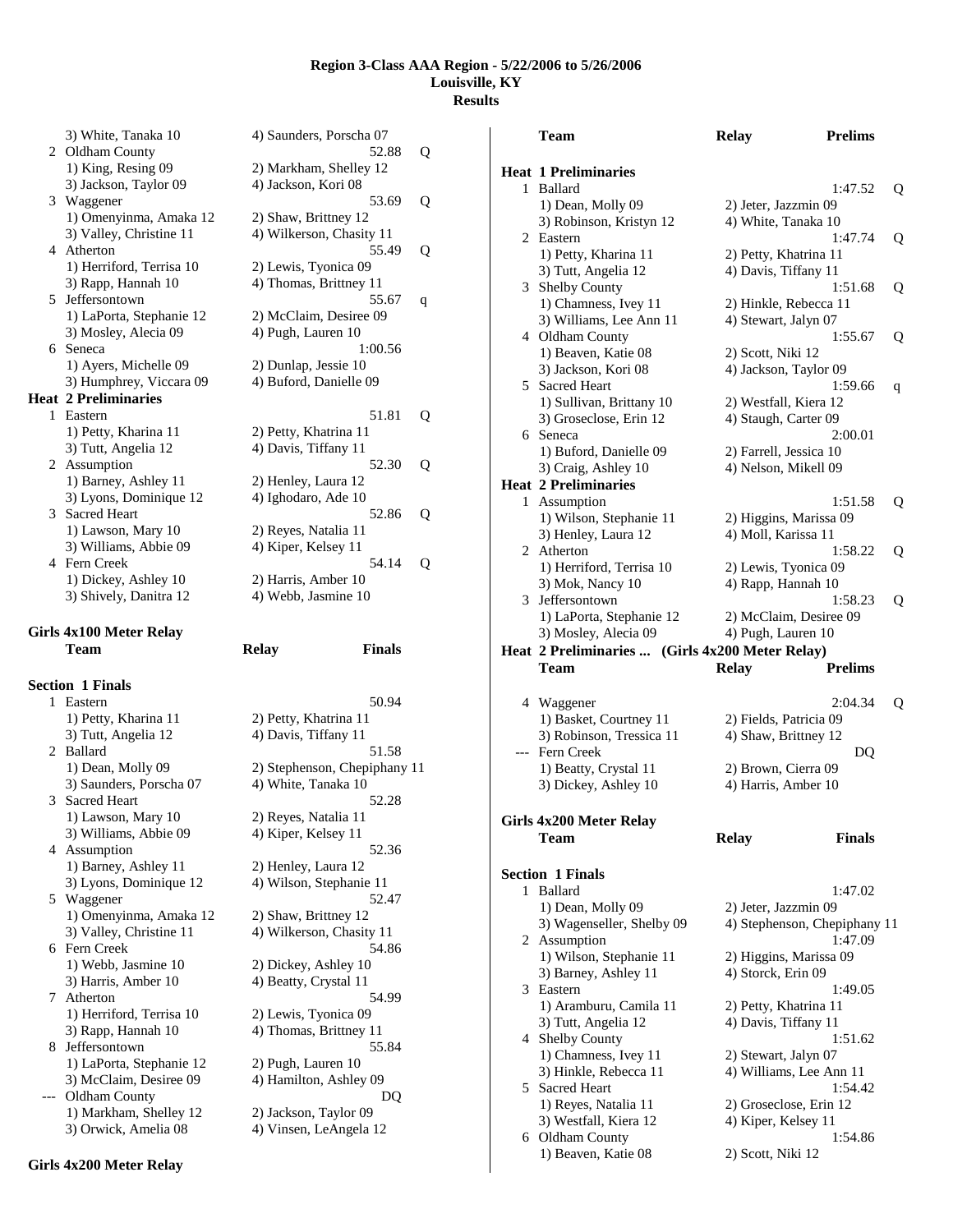|                  | 3) Jackson, Kori 08<br>7 Atherton              | 4) Jackson, Taylor 09                             | 1:55.78       |
|------------------|------------------------------------------------|---------------------------------------------------|---------------|
|                  | 1) Herriford, Terrisa 10<br>3) Rapp, Hannah 10 | 2) Lewis, Tyonica 09<br>4) Thomas, Brittney 11    |               |
| 8                | Jeffersontown                                  |                                                   | 1:57.90       |
|                  | 1) LaPorta, Stephanie 12                       | 2) McClaim, Desiree 09                            |               |
|                  | 3) Mosley, Alecia 09                           | 4) Pugh, Lauren 10                                |               |
|                  | 9 Waggener                                     |                                                   | 2:08.61       |
|                  | 1) Basket, Courtney 11                         | 2) Fields, Patricia 09                            |               |
|                  | 3) Robinson, Tressica 11                       | 4) Washington, Gerrica 10                         |               |
|                  | Girls 4x400 Meter Relay                        |                                                   |               |
|                  | Team                                           | <b>Relay</b>                                      | <b>Finals</b> |
| <b>Section 1</b> |                                                |                                                   |               |
| 1.               | Eastern                                        |                                                   | 4:02.79       |
|                  | 1) Aramburu, Camila 11                         | 2) Clark, Chani 12                                |               |
|                  | 3) Davis, Tiffany 11                           | 4) Washington, Hannah 09                          |               |
|                  | 2 Ballard                                      |                                                   | 4:03.39       |
|                  | 1) Bowen, Lutisha 10                           | 2) Dean, Molly 09                                 |               |
|                  | 3) Jeter, Jazzmin 09                           | 4) Wagenseller, Shelby 09                         |               |
| 3                | <b>Shelby County</b>                           |                                                   | 4:10.35       |
|                  | 1) Chamness, Ivey 11                           | 2) Williams, Lee Ann 11                           |               |
|                  | 3) York, Whitney 12                            | 4) Hinkle, Rebecca 11                             |               |
|                  | 4 Assumption                                   |                                                   | 4:16.41       |
|                  | 1) Storck, Erin 09                             | 2) Higgins, Marissa 09<br>4) Wilson, Stephanie 11 |               |
| 5                | 3) Armstrong, Laura 12                         |                                                   | 4:23.47       |
|                  | Oldham County<br>1) Scott, Niki 12             | 2) Dean, Amanda 11                                |               |
|                  | 3) Orwick, Amelia 08                           | 4) Vinsen, LeAngela 12                            |               |
|                  | 6 Sacred Heart                                 |                                                   | 4:23.79       |
|                  | 1) Potts, Ashley 10                            | 2) Beston, Alexandra 10                           |               |
|                  | 3) Huber, Caitlin 09                           | 4) Ryan, Leah 12                                  |               |
| 7                | Atherton                                       |                                                   | 4:38.70       |
|                  | 1) Herriford, Terrisa 10                       | 2) Mok, Nancy 10                                  |               |
|                  | 3) Thomas, Brittney 11                         | 4) Rines, Summer 09                               |               |
| 8.               | South Oldham                                   |                                                   | 4:38.87       |
|                  | 1) Cease, Cyndi 09                             | 2) Crain, Courtney 12                             |               |
|                  | 3) Niemann, Kacie 09                           | 4) Weihe, Courtney 11                             |               |
|                  | Girls 4x800 Meter Relay                        |                                                   |               |
|                  | Team                                           | Relay                                             | Finals        |
| Section 1        |                                                |                                                   |               |
| 1                | Eastern                                        |                                                   | 9:28.96       |
|                  | 1) Aramburu, Camila 11                         | 2) Clark, Chani 12                                |               |
|                  | 3) Reid, Ariana 12                             | 4) Turi, Sarah 09                                 |               |
| 2                | <b>Sacred Heart</b>                            |                                                   | 9:44.83       |
|                  | 1) Julien, Claire 09                           | 2) Potts, Ashley 10                               |               |
|                  | 3) Peterson, Katherine 12                      | 4) Ryan, Leah 12                                  |               |
| 3                | Assumption                                     |                                                   | 9:46.39       |
|                  | 1) Raidt, Hillary 09                           | 2) Lega, Bethany 11                               |               |
|                  | 3) Daly, Ellen 09                              | 4) Armstrong, Laura 12                            |               |
|                  | 4 Shelby County                                |                                                   | 10:00.79      |

4 Shelby County<br>
1) Chamness, Ivey 11 2) Clark, Shera 10

3) Hinkle, Rebecca 11 4) Williamson, Amanda 09 5 Ballard 10:45.35 1) Blake, Emily 12 2) Hayman, Emily 12<br>3) Parker, Brittney 12 4) Varner, Da'Quita 10

6 Oldham County 10:55.62<br>1) Barry, Annie 09 2) Grogan, Grace 10 1) Barry, Annie 09 2) Grogan, Grace 10<br>3) Simpson, Kelsi 09 4) Willingham, Dani

7 South Oldham 10:55.63

4) Varner, Da'Quita 10

4) Willingham, Danielle 07

1) Chamness, Ivey 11

| <b>Boys 100 Meter Dash</b>                  |    |                                   |                |                |
|---------------------------------------------|----|-----------------------------------|----------------|----------------|
| <b>Name</b>                                 | Yr |                                   | School         | <b>Prelims</b> |
|                                             |    |                                   |                |                |
| <b>Heat 1 Preliminaries</b>                 |    |                                   |                |                |
| 1 Dutton, Alex                              |    | 10 Trinity                        | 11.33          | Q              |
| 2 Wilcox, Greg                              |    | 12 Seneca                         | 11.35          | Q              |
| 3 Lawton, Tyheem                            |    | 10 Fern Creek                     | 11.39          | q              |
| 4 Brown, Bryant                             |    | 12 Jeffersontown                  | 11.58          | q              |
| --- Jones, Ruben                            |    | 12 Southern                       | DQ             |                |
| <b>Heat 2 Preliminaries</b>                 |    |                                   |                |                |
| 1 Orndorff, Steve                           |    | 12 Trinity                        |                |                |
| 2 Smith, Fred                               |    | 12 Seneca                         | 11.18<br>11.31 | Q              |
|                                             |    |                                   | 11.31          | Q              |
| 3 Daniels, Jay                              |    | 12 Oldham County<br>10 Fern Creek |                | q              |
| 4 Harris, Adam                              |    |                                   | 11.64          |                |
| 5 Williams, Dee                             |    | 11 Shelby County                  | 12.08          |                |
| 6 Jones, DJ                                 |    | 09 Southern                       | 12.18          |                |
| Heat 2 Preliminaries  (Boys 100 Meter Dash) |    |                                   |                |                |
| <b>Name</b>                                 | Yr |                                   | School         | <b>Prelims</b> |
|                                             |    |                                   |                |                |
| 7 Nixon, James                              |    | 10 South Oldham                   | 12.54          |                |
| <b>Heat 3 Preliminaries</b>                 |    |                                   |                |                |
| 1 Vinsen, Jaque                             |    | 10 Oldham County                  | 11.23          | Q              |
| 2 Phelps, Garnett                           |    | 12 Ballard                        | 11.48          | $\mathbf Q$    |
| 3 Collier, Dexter                           |    | 11 Jeffersontown                  | 11.80          |                |
| 4 Todd, Corey                               |    | 11 Shelby County                  | 11.96          |                |
| 5 Morris, Jacque                            |    | 10 Waggener                       | 12.07          |                |
| 6 Shoulders, Roderick                       |    | 10 Eastern                        | 12.34          |                |
| 7 Ball, Tyler                               |    | 11 South Oldham                   | 12.87          |                |
|                                             |    |                                   |                |                |
|                                             |    |                                   |                |                |
|                                             |    |                                   |                |                |
| <b>Boys 100 Meter Dash</b>                  |    |                                   |                |                |
| <b>Name</b>                                 | Yr |                                   | School         | <b>Finals</b>  |
|                                             |    |                                   |                |                |
| <b>Section 1 Finals</b>                     |    |                                   |                |                |
| 1 Orndorff, Steve                           |    | 12 Trinity                        | 11.11          |                |
| 2 Vinsen, Jaque                             |    | 10 Oldham County                  | 11.30          |                |
| 3 Smith, Fred                               |    | 12 Seneca                         | 11.45          |                |
| 4 Wilcox, Greg                              |    | 12 Seneca                         | 11.46          |                |
| 5 Daniels, Jay                              |    | 12 Oldham County                  | 11.48          |                |
| 6 Lawton, Tyheem                            |    | 10 Fern Creek                     | 11.53          |                |
| 7 Dutton, Alex                              |    | 10 Trinity                        | 11.63          |                |
| 8 Brown, Bryant                             |    | 12 Jeffersontown                  | 11.71          |                |
| 9 Phelps, Garnett                           |    | 12 Ballard                        | 11.75          |                |
|                                             |    |                                   |                |                |
| <b>Boys 200 Meter Dash</b>                  |    |                                   |                |                |
| <b>Name</b>                                 | Yr |                                   | <b>School</b>  | <b>Prelims</b> |
|                                             |    |                                   |                |                |
| <b>Heat 1 Preliminaries</b>                 |    |                                   |                |                |
| 1 Lawton, Tyheem                            |    | 10 Fern Creek                     | 22.84          | Q              |
| 2 Orndorff, Steve                           |    | 12 Trinity                        | 23.39          | Q              |
| 3 Wilson, Kevan                             |    | 12 Eastern                        | 23.41          | q              |
| 4 Weekly, Erick                             |    | 11 Southern                       | 23.61          |                |
| 5 Collier, Dexter                           | 11 | Jeffersontown                     | 24.48          |                |
| <b>Heat 2 Preliminaries</b>                 |    |                                   |                |                |
|                                             |    | 12 Seneca                         | 22.65          | Q              |
| 1 Wilcox, Greg<br>2 Redden, Scott           |    |                                   | 22.70          |                |
| 3 Barlow, Ronald                            |    | 12 Ballard<br>11 Eastern          | 22.86          | Q              |
|                                             |    |                                   |                | q              |
|                                             |    |                                   |                |                |

1) Miller, Kristen 12 2) Niemann, Kacie 09 3) Weihe, Courtney 11 4) Neagle, Shelbi 09 --- Atherton DQ 1) Estes, Lyndsey 09 2) Farmer, Jessica 09 3) Rines, Summer 09 4) Ratterman, Jenna 12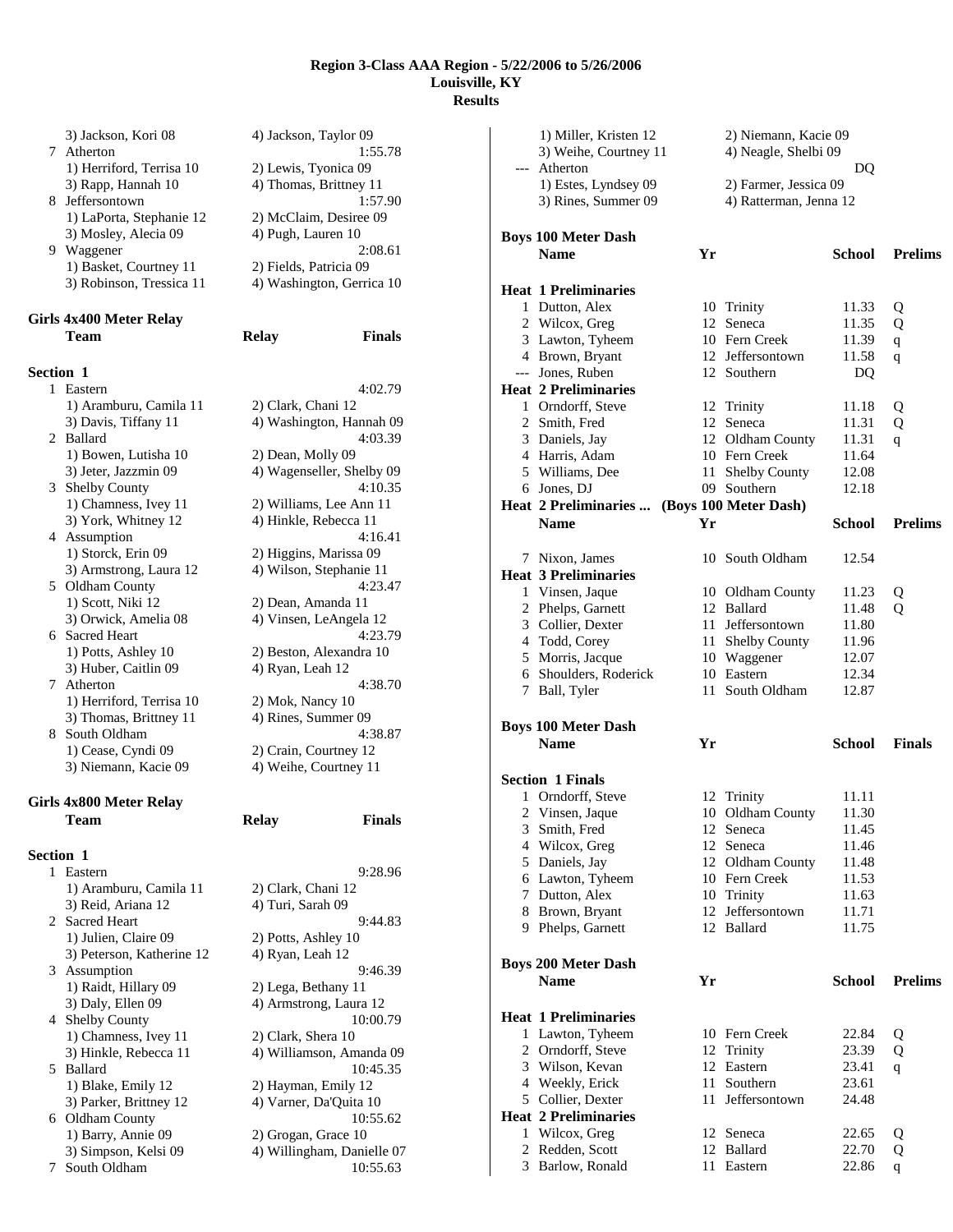|     | 4 Dutton, Nathan            |      | 10 Trinity           | 22.96         | q              |
|-----|-----------------------------|------|----------------------|---------------|----------------|
|     | 5 Combs, Wes                | 11 - | Oldham County        | 24.45         |                |
|     | 6 Nixon, James              | 10   | South Oldham         | 25.76         |                |
|     | <b>Heat 3 Preliminaries</b> |      |                      |               |                |
|     | 1 Randle, Anthony           |      | 12 Jeffersontown     | 22.99         | Q              |
|     | 2 Goldwair, Andre           |      | 11 Ballard           | 23.49         | Q              |
|     | 3 Carter, Leon              |      | 10 Fern Creek        | 23.76         |                |
|     | 4 Jones, Ruben              |      | 12 Southern          | 23.95         |                |
|     | 5 Brooks, Robert            |      | 10 Waggener          | 25.02         |                |
|     | 6 Cromarty, Chance          |      | 10 South Oldham      | 26.38         |                |
|     | <b>Boys 200 Meter Dash</b>  |      |                      |               |                |
|     | <b>Name</b>                 | Yr   |                      | <b>School</b> | <b>Finals</b>  |
|     | <b>Section 1 Finals</b>     |      |                      |               |                |
|     | 1 Orndorff, Steve           |      | 12 Trinity           | 22.77         |                |
| 2   | Wilcox, Greg                | 12   | Seneca               | 22.91         |                |
| 3   | Barlow, Ronald              |      | 11 Eastern           | 23.11         |                |
|     | 4 Redden, Scott             |      | 12 Ballard           | 23.27         |                |
|     | 5 Dutton, Nathan            |      | 10 Trinity           | 23.48         |                |
|     | 6 Randle, Anthony           |      | 12 Jeffersontown     | 24.02         |                |
|     | 7 Wilson, Kevan             |      | 12 Eastern           | 24.36         |                |
|     | <b>Boys 400 Meter Dash</b>  |      |                      |               |                |
|     | <b>Name</b>                 | Yr   |                      | School        | <b>Prelims</b> |
|     | <b>Heat 1 Preliminaries</b> |      |                      |               |                |
|     | 1 Radcliff, Scott           |      | 09 Trinity           | 53.51         | Q              |
|     | 2 McGinnis, Dominque        |      | 10 Fern Creek        | 53.56         | Q              |
|     | 3 Gilliam, Adam             | 11 - | <b>Shelby County</b> | 55.01         | q              |
|     | 4 Smith, Jeremy             |      | 12 Ballard           | 56.67         |                |
|     | 5 Vinsen, Jaque             |      | 10 Oldham County     | 56.85         |                |
|     | <b>Heat 2 Preliminaries</b> |      |                      |               |                |
|     | 1 Wilson, Kevan             |      | 12 Eastern           | 51.51         | Q              |
|     | 2 Williams, Montrell        | 11   | Seneca               | 52.13         | Q              |
| 3   | Bollinger, Dustin           |      | 09 Trinity           | 53.31         | q              |
|     | 4 Stigall, Bradley          |      | 10 Jeffersontown     | 55.14         |                |
| 5   | Smith, Travis               | 11 - | Southern             | 56.51         |                |
|     | 6 Cromarty, Chance          |      | 10 South Oldham      | 56.70         |                |
|     | 7 Tidwell, Teven            |      | 10 Waggener          | 56.79         |                |
|     | <b>Heat 3 Preliminaries</b> |      |                      |               |                |
| 1   | Barlow, Ronald              | 11   | Eastern              | 51.12         | Q              |
| 2   | Mitchell, Carlos            | 12   | Fern Creek           | 52.65         | Q              |
|     | 3 Robinson, Drew            | 12   | Oldham County        | 54.97         | q              |
|     | 4 Cathcart, Jerel           | 12   | Southern             | 55.74         |                |
| 5   | Eden, Max                   | 10   | <b>Shelby County</b> | 57.05         |                |
|     | 6 Ball, Tyler               | 11-  | South Oldham         | 1:03.95       |                |
| --- | Hill, Paul                  |      | 10 Ballard           | DQ            |                |
|     | <b>Boys 400 Meter Dash</b>  |      |                      |               |                |
|     | <b>Name</b>                 | Yr   |                      | <b>School</b> | <b>Finals</b>  |
|     | <b>Section 1 Finals</b>     |      |                      |               |                |
|     | 1 Wilson, Kevan             |      | 12 Eastern           | 50.85         |                |
| 2   | Mitchell, Carlos            |      | 12 Fern Creek        | 51.18         |                |
| 3   | Barlow, Ronald              |      | 11 Eastern           | 51.22         |                |
|     | 4 Williams, Montrell        | 11   | Seneca               | 52.15         |                |
| 5   | McGinnis, Dominque          |      | 10 Fern Creek        | 52.99         |                |
| 6   | Bollinger, Dustin           | 09   | Trinity              | 53.31         |                |
| 7   | Radcliff, Scott             |      | 09 Trinity           | 53.67         |                |
| 8   | Gilliam, Adam               | 11   | Shelby County        | 55.39         |                |
| 9   | Robinson, Drew              | 12   | Oldham County        | 55.53         |                |

|                  | <b>Boys 800 Meter Run</b>                 |    |                      |               |               |
|------------------|-------------------------------------------|----|----------------------|---------------|---------------|
|                  | <b>Name</b>                               | Yr |                      | School        | <b>Finals</b> |
|                  |                                           |    |                      |               |               |
| Section 1        |                                           |    |                      |               |               |
|                  | 1 Minogue, Kenny                          |    | 12 Trinity           | 1:56.75       |               |
|                  | 2 Short, Ethan                            | 11 | Trinity              | 2:00.53       |               |
|                  | 3 Marston, Kyle                           |    | 10 Shelby County     | 2:05.45       |               |
|                  | 4 Zaremba, Alec                           |    | 09 Shelby County     | 2:07.10       |               |
|                  | 5 Wittmer, David                          |    | 11 Eastern           | 2:07.54       |               |
|                  | 6 Drury, Trevor                           |    | 10 Eastern           | 2:07.94       |               |
|                  | 7 Knight, Brian                           |    | 12 South Oldham      | 2:09.06       |               |
|                  | 8 Carr, Mark                              |    | 12 Ballard           | 2:09.50       |               |
|                  | 9 Kipfer, Michael                         |    | 12 Oldham County     | 2:11.46       |               |
|                  | Section 2  (Boys 800 Meter Run)           |    |                      |               |               |
|                  | <b>Name</b>                               | Yr |                      | School        | <b>Finals</b> |
|                  |                                           |    |                      |               |               |
| Section 2        |                                           |    |                      |               |               |
| 1                | Taylor, Ryan                              |    | 10 South Oldham      | 2:12.57       |               |
|                  | 2 Fothergill, Jeremy                      |    | 12 Seneca            | 2:14.92       |               |
|                  | 3 Duff, Jared                             |    | 11 Oldham County     | 2:15.19       |               |
|                  | 4 Carter, Mark                            |    | 11 Fern Creek        | 2:17.56       |               |
|                  | 5 Landherr, Evan                          |    | 10 Seneca            | 2:22.01       |               |
|                  | 6 Baxter, Chris                           |    | 10 Jeffersontown     | 2:34.52       |               |
|                  | 7 Sweiger, Chris                          |    | 09 Waggener          | 3:04.34       |               |
|                  |                                           |    |                      |               |               |
|                  | <b>Boys 1600 Meter Run</b>                |    |                      |               |               |
|                  | <b>Name</b>                               | Yr |                      | School        | <b>Finals</b> |
|                  |                                           |    |                      |               |               |
| <b>Section 1</b> |                                           |    |                      |               |               |
|                  | 1 Smith, Matt                             |    | 12 Oldham County     | 4:27.34       |               |
|                  | 2 Prater, Ken                             |    | 11 Oldham County     | 4:33.64       |               |
|                  | 3 Darrow, Sean                            | 11 | Trinity              | 4:34.83       |               |
|                  | 4 Zaremba, Alec                           | 09 | Shelby County        | 4:38.28       |               |
|                  | 5 Knight, Brian                           | 12 | South Oldham         | 4:41.10       |               |
|                  | 6 Henn, Bryan                             | 11 | Trinity              | 4:42.36       |               |
|                  | 7 Ruppert, Zach                           |    | 12 Ballard           | 4:43.27       |               |
|                  | 8 Quinlan, Shane                          |    | 11 Ballard           | 4:51.64       |               |
|                  | 9 Drury, Trevor                           |    | 10 Eastern           | 4:53.96       |               |
|                  |                                           |    |                      |               |               |
|                  | 10 Wittmer, David                         |    | 11 Eastern           | 5:04.38       |               |
|                  | 11 Palsha, Matt                           |    | 09 South Oldham      | 5:05.28       |               |
|                  | 12 Pernell, Johnathon                     | 09 | <b>Shelby County</b> | 5:11.79       |               |
|                  | 13 Chesser, Branden                       | 09 | Seneca               | 5:14.07       |               |
|                  | 14 Durden, Hunter                         | 11 | Southern             | 5:30.85       |               |
|                  | 15 Shanklin, Emmanuel                     |    | 10 Fern Creek        | 5:52.28       |               |
|                  | 16 Lee, Jonathan                          |    | 09 Fern Creek        | 6:26.50       |               |
|                  | 17 Sweiger, Chris                         |    | 09 Waggener          | 6:35.17       |               |
|                  |                                           |    |                      |               |               |
|                  | <b>Boys 3200 Meter Run</b><br><b>Name</b> |    |                      |               |               |
|                  |                                           | Yr |                      | <b>School</b> | <b>Finals</b> |
|                  |                                           |    |                      |               |               |
| Section 1        |                                           |    |                      |               |               |
|                  | 1 Murner, Daniel                          |    | 12 South Oldham      | 9:51.73       |               |
|                  | 2 Smith, Matt                             |    | 12 Oldham County     | 10:08.29      |               |
|                  | 3 Prater, Ken                             | 11 | Oldham County        | 10:10.91      |               |
|                  | 4 Noel, Thomas                            | 11 | Trinity              | 10:11.38      |               |
|                  | 5 Eden, Stacey                            | 08 | <b>Shelby County</b> | 10:21.50      |               |
|                  | 6 Berry, Derek                            | 11 | South Oldham         | 10:31.29      |               |
|                  | 7 Hancock, Brian                          | 09 | Trinity              | 10:50.35      |               |
|                  | 8 Millard, Ryan                           | 11 | Eastern              | 10:50.94      |               |
|                  | 9 Hellmich, Drew                          |    | 09 Eastern           | 11:37.57      |               |
|                  | 10 Chesser, Branden                       | 09 | Seneca               | 12:00.80      |               |
|                  |                                           |    |                      |               |               |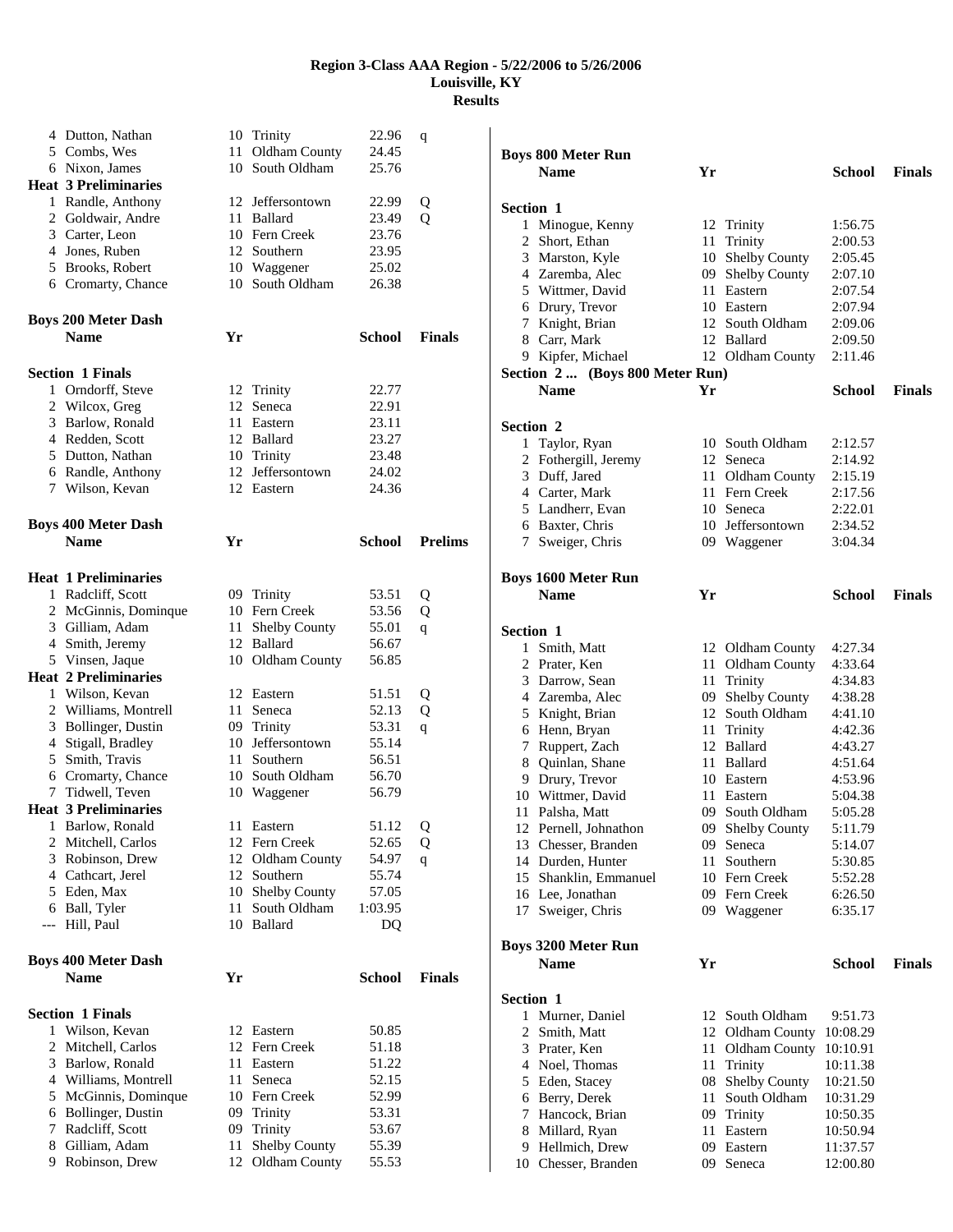| 12 Phillips, Coy<br>13 Bly, Drew | 11 Zinsious, Brandon<br>14 Scott, William | 11 Seneca<br>10 Shelby County<br>11 Ballard<br>09 Fern Creek |               | 12:09.08<br>12:36.51<br>12:41.88<br>12:51.91 |                | 5<br>6<br>7 | 4 Larsen, David<br>Garr, Ruslan<br>Ball, Ryan<br>Burks, David<br>8 Safi, Taheed | 09 Oldham County<br>09 Trinity<br>12 Southern<br>12 Ballard<br>12 Waggener | 44.56<br>45.38<br>46.29<br>46.76<br>50.72 |   |
|----------------------------------|-------------------------------------------|--------------------------------------------------------------|---------------|----------------------------------------------|----------------|-------------|---------------------------------------------------------------------------------|----------------------------------------------------------------------------|-------------------------------------------|---|
| <b>Name</b>                      | <b>Boys 110 Meter Hurdles</b>             | Yr                                                           |               | <b>School</b>                                | <b>Prelims</b> |             | <b>Boys 4x100 Meter Relay</b>                                                   |                                                                            |                                           |   |
|                                  |                                           |                                                              |               |                                              |                |             | Team                                                                            | <b>Relay</b>                                                               | <b>Prelims</b>                            |   |
|                                  | <b>Heat 1 Preliminaries</b>               |                                                              |               |                                              |                |             |                                                                                 |                                                                            |                                           |   |
| 2 Gray, Glenn                    | 1 Larsen, David                           | 09 Oldham County<br>12 Southern                              |               | 17.1h<br>18.1h                               | Q<br>Q         |             | <b>Heat 1 Preliminaries</b><br>1 Trinity (Louisville)                           |                                                                            | 43.96                                     |   |
|                                  | 2 Kniffley, Travis                        | 12 Eastern                                                   |               | 18.1h                                        | Q              |             | 1) Donnell, Blayne 12                                                           | 2) Dutton, Alex 10                                                         |                                           | Q |
|                                  | 4 Pollio, John-Michael                    | 10 Trinity                                                   |               | 19.3 <sub>h</sub>                            | Q              |             | 3) Dutton, Nathan 10                                                            | 4) Phillips, Timothy 09                                                    |                                           |   |
|                                  | 5 Herbert, Terrance                       | 09 Shelby County                                             |               | 20.1 <sub>h</sub>                            |                |             | 2 Ballard                                                                       |                                                                            | 44.05                                     | Q |
|                                  | <b>Heat 2 Preliminaries</b>               |                                                              |               |                                              |                |             | 1) Davenport, Doug 12                                                           | 2) Phelps, Garnett 12                                                      |                                           |   |
|                                  | 1 Williams, Agyei                         | 11 Trinity                                                   |               | 15.40                                        | Q              |             | 3) Goldwair, Andre 11                                                           | 4) Redden, Scott 12                                                        |                                           |   |
|                                  | 2 Stephens, Josh                          | 11 Oldham County                                             |               | 17.20                                        | Q              |             | 3 Eastern                                                                       |                                                                            | 44.66                                     | Q |
|                                  | 3 Brooks, Jose                            | 11                                                           | Jeffersontown | 17.70                                        | Q              |             | 1) Barlow, Ronald 11                                                            | 2) Wilson, Kevan 12                                                        |                                           |   |
| 4 Ball, Ryan                     |                                           | 12 Southern                                                  |               | 18.40                                        | Q              |             | 3) Klosterman, Sean 09                                                          | 4) Shoulders, Roderick 10                                                  |                                           |   |
|                                  | 5 Kang, Junghak                           | 10 Ballard                                                   |               | 18.90                                        | q              |             | 4 Shelby County                                                                 |                                                                            | 47.52                                     | Q |
|                                  | 6 Stoess, Mike                            | 10 South Oldham                                              |               | 22.00                                        |                |             | 1) Gilliam, Adam 11                                                             | 2) Page, Stuart 09                                                         |                                           |   |
|                                  |                                           |                                                              |               |                                              |                |             | 3) Williams, Dee 11                                                             | 4) Todd, Corey 11                                                          |                                           |   |
|                                  | <b>Boys 110 Meter Hurdles</b>             |                                                              |               |                                              |                |             | --- Fern Creek                                                                  |                                                                            | DQ                                        |   |
| <b>Name</b>                      |                                           | Yr                                                           |               | <b>School</b>                                | <b>Finals</b>  |             | 1) Carter, Leon 10                                                              | 2) Carter, Mark 11                                                         |                                           |   |
|                                  |                                           |                                                              |               |                                              |                |             | 3) McGinnis, Dominque 10                                                        | 4) Hicks, Jarrod 12                                                        |                                           |   |
| <b>Section 1 Finals</b>          |                                           |                                                              |               |                                              |                |             | <b>Heat 2 Preliminaries</b>                                                     |                                                                            |                                           |   |
|                                  | 1 Williams, Agyei                         | 11 Trinity                                                   |               | 15.14                                        |                |             | 1 Oldham County                                                                 |                                                                            | 43.90                                     | Q |
|                                  | 2 Larsen, David                           | 09 Oldham County                                             |               | 17.11                                        |                |             | 1) Combs, Wes 11                                                                | 2) Daniels, Jay 12                                                         |                                           |   |
| 3                                | Stephens, Josh                            | 11 Oldham County                                             |               | 17.17                                        |                |             | 3) Stephens, Josh 11                                                            | 4) Vinsen, Jaque 10                                                        |                                           |   |
| 4 Gray, Glenn                    |                                           | 12 Southern                                                  |               | 17.19                                        |                |             | 2 Seneca                                                                        |                                                                            | 45.07                                     | Q |
|                                  | 5 Pollio, John-Michael                    | 10 Trinity                                                   |               | 17.53                                        |                |             | 1) Smith, Fred 12                                                               | 2) Wilcox, Greg 12                                                         |                                           |   |
|                                  | 6 Kniffley, Travis                        | 12 Eastern                                                   |               | 18.11                                        |                |             | 3) Knott, Anthony 10                                                            | 4) Green, Nick 11                                                          |                                           |   |
| 7                                | Kang, Junghak                             | 10 Ballard                                                   |               | 18.47                                        |                |             | 3 Jeffersontown                                                                 |                                                                            | 45.23                                     | Q |
| 8 Ball, Ryan                     |                                           | 12 Southern                                                  |               | 19.76                                        |                |             | 1) Brown, Bryant 12                                                             | 2) Brooks, Joshua 11                                                       |                                           |   |
|                                  |                                           |                                                              |               |                                              |                |             | 3) Tucker, Jordan 11                                                            | 4) Collier, Dexter 11                                                      |                                           |   |
|                                  | <b>Boys 300 Meter Hurdles</b>             |                                                              |               |                                              |                |             | 4 Waggener<br>1) Bland, Troy 11                                                 |                                                                            | 46.08                                     | Q |
| <b>Name</b>                      |                                           | Yr                                                           |               | <b>School</b>                                | <b>Prelims</b> |             | 3) Kelly, Aundre 12                                                             | 2) Brooks, Robert 10<br>4) Morris, Jacque 10                               |                                           |   |
|                                  |                                           |                                                              |               |                                              |                |             | --- Southern                                                                    |                                                                            | DQ                                        |   |
|                                  | <b>Heat 1 Preliminaries</b>               |                                                              |               |                                              |                |             | 1) Briggs, Detrick 11                                                           | 2) Jones, DJ 09                                                            |                                           |   |
|                                  | 1 Kniffley, Travis                        | 12 Eastern                                                   |               | 43.15                                        | Q              |             | 3) Jones, Ruben 12                                                              | 4) Weekly, Erick 11                                                        |                                           |   |
|                                  | 2 Stephens, Josh                          | 11 Oldham County                                             |               | 43.33                                        | Q              |             |                                                                                 |                                                                            |                                           |   |
| 3                                | Burks, David                              | 12 Ballard                                                   |               | 45.30                                        | Q              |             | <b>Boys 4x100 Meter Relay</b>                                                   |                                                                            |                                           |   |
|                                  | 4 Garr, Ruslan                            | 09 Trinity                                                   |               | 46.38                                        | Q              |             | <b>Team</b>                                                                     | <b>Relay</b>                                                               | <b>Finals</b>                             |   |
|                                  | 5 Herbert, Terrance                       | 09 Shelby County                                             |               | 47.44                                        |                |             |                                                                                 |                                                                            |                                           |   |
| 6                                | Brooks, Jose                              | 11                                                           | Jeffersontown | 47.47                                        |                |             | <b>Section 1 Finals</b>                                                         |                                                                            |                                           |   |
|                                  | 7 Stoess, Mike                            | 10                                                           | South Oldham  | 55.26                                        |                |             | 1 Oldham County                                                                 |                                                                            | 43.63                                     |   |
|                                  | <b>Heat 2 Preliminaries</b>               |                                                              |               |                                              |                |             | 1) Combs, Wes 11                                                                | 2) Daniels, Jay 12                                                         |                                           |   |
|                                  | 1 Williams, Agyei                         | 11 Trinity                                                   |               | 39.99                                        | Q              |             | 3) Stephens, Josh 11                                                            | 4) Vinsen, Jaque 10                                                        |                                           |   |
|                                  | 2 Larsen, David                           | 09 Oldham County                                             |               | 44.11                                        | Q              |             | 2 Trinity (Louisville)                                                          |                                                                            | 43.65                                     |   |
| 3                                | Safi, Taheed                              | 12 Waggener                                                  |               | 44.93                                        | Q              |             | 1) Donnell, Blayne 12                                                           | 2) Dutton, Alex 10                                                         |                                           |   |
| 4                                | Ball, Ryan                                | 12 Southern                                                  |               | 45.00                                        | Q              |             | 3) Dutton, Nathan 10                                                            | 4) Orndorff, Steve 12                                                      |                                           |   |
| 5                                | Todd, Corey                               | 11 Shelby County                                             |               | 47.24                                        | q              |             | 3 Ballard                                                                       |                                                                            | 44.48                                     |   |
| 6                                | Cowherd, Devon                            | 11 Eastern                                                   |               | 48.22                                        |                |             | 1) Davenport, Doug 12                                                           | 2) Goldwair, Andre 11                                                      |                                           |   |
|                                  | 7 Kang, Junghak                           | 10 Ballard                                                   |               | 48.68                                        |                |             | 3) Phelps, Garnett 12                                                           | 4) Redden, Scott 12                                                        |                                           |   |
|                                  |                                           |                                                              |               |                                              |                |             | 4 Seneca                                                                        |                                                                            | 44.81                                     |   |
|                                  | <b>Boys 300 Meter Hurdles</b>             |                                                              |               |                                              |                |             | 1) Knott, Anthony 10                                                            | 2) Green, Nick 11                                                          |                                           |   |
| <b>Name</b>                      |                                           | Yr                                                           |               | School                                       | <b>Finals</b>  |             | 3) Smith, Fred 12                                                               | 4) Wilcox, Greg 12                                                         |                                           |   |
|                                  |                                           |                                                              |               |                                              |                |             | 5 Eastern                                                                       |                                                                            | 44.85                                     |   |
| <b>Section 1 Finals</b>          |                                           |                                                              |               |                                              |                |             | 1) Barlow, Ronald 11                                                            | 2) Klosterman, Sean 09                                                     |                                           |   |
|                                  | 1 Williams, Agyei                         | 11 Trinity                                                   |               | 39.99                                        |                |             | 3) Shoulders, Roderick 10                                                       | 4) Wilson, Kevan 12                                                        |                                           |   |
|                                  | 2 Stephens, Josh                          | 11 Oldham County                                             |               | 42.48                                        |                |             | 6 Jeffersontown                                                                 |                                                                            | 45.19                                     |   |
|                                  | 3 Kniffley, Travis                        | 12 Eastern                                                   |               | 44.41                                        |                |             |                                                                                 |                                                                            |                                           |   |

| Relay                                   | Prelims |   |
|-----------------------------------------|---------|---|
|                                         | 43.96   | Q |
| 2) Dutton, Alex 10                      |         |   |
| 4) Phillips, Timothy 09                 |         |   |
|                                         | 44.05   | Q |
| 2) Phelps, Garnett 12                   |         |   |
| 4) Redden, Scott 12                     |         |   |
|                                         | 44.66   | Q |
| 2) Wilson, Kevan 12                     |         |   |
| 4) Shoulders, Roderick 10               |         |   |
|                                         | 47.52   | Q |
| 2) Page, Stuart 09<br>4) Todd, Corey 11 |         |   |
|                                         | DO      |   |
| 2) Carter, Mark 11                      |         |   |
| 4) Hicks, Jarrod 12                     |         |   |
|                                         |         |   |
|                                         | 43.90   | Q |
| 2) Daniels, Jay 12                      |         |   |
| 4) Vinsen, Jaque 10                     |         |   |
|                                         | 45.07   | Q |
| 2) Wilcox, Greg 12                      |         |   |
| 4) Green, Nick 11                       |         |   |
| 2) Brooks, Joshua 11                    | 45.23   | Q |
| 4) Collier, Dexter 11                   |         |   |
|                                         | 46.08   | Q |
| 2) Brooks, Robert 10                    |         |   |
| 4) Morris, Jacque 10                    |         |   |
|                                         | DO      |   |
| 2) Jones, DJ 09                         |         |   |
| 4) Weekly, Erick 11                     |         |   |
|                                         |         |   |

#### **Finals**

|   | tion 1 Finals             |                        |
|---|---------------------------|------------------------|
| 1 | <b>Oldham County</b>      | 43.63                  |
|   | $1)$ Combs, Wes $11$      | 2) Daniels, Jay 12     |
|   | 3) Stephens, Josh 11      | 4) Vinsen, Jaque 10    |
|   | 2 Trinity (Louisville)    | 43.65                  |
|   | 1) Donnell, Blayne 12     | 2) Dutton, Alex 10     |
|   | 3) Dutton, Nathan 10      | 4) Orndorff, Steve 12  |
|   | 3 Ballard                 | 44.48                  |
|   | 1) Davenport, Doug 12     | 2) Goldwair, Andre 11  |
|   | 3) Phelps, Garnett 12     | 4) Redden, Scott 12    |
|   | 4 Seneca                  | 44.81                  |
|   | 1) Knott, Anthony 10      | 2) Green, Nick 11      |
|   | 3) Smith, Fred 12         | 4) Wilcox, Greg 12     |
|   | 5 Eastern                 | 44.85                  |
|   | 1) Barlow, Ronald 11      | 2) Klosterman, Sean 09 |
|   | 3) Shoulders, Roderick 10 | 4) Wilson, Kevan 12    |
|   | 6 Jeffersontown           | 45.19                  |